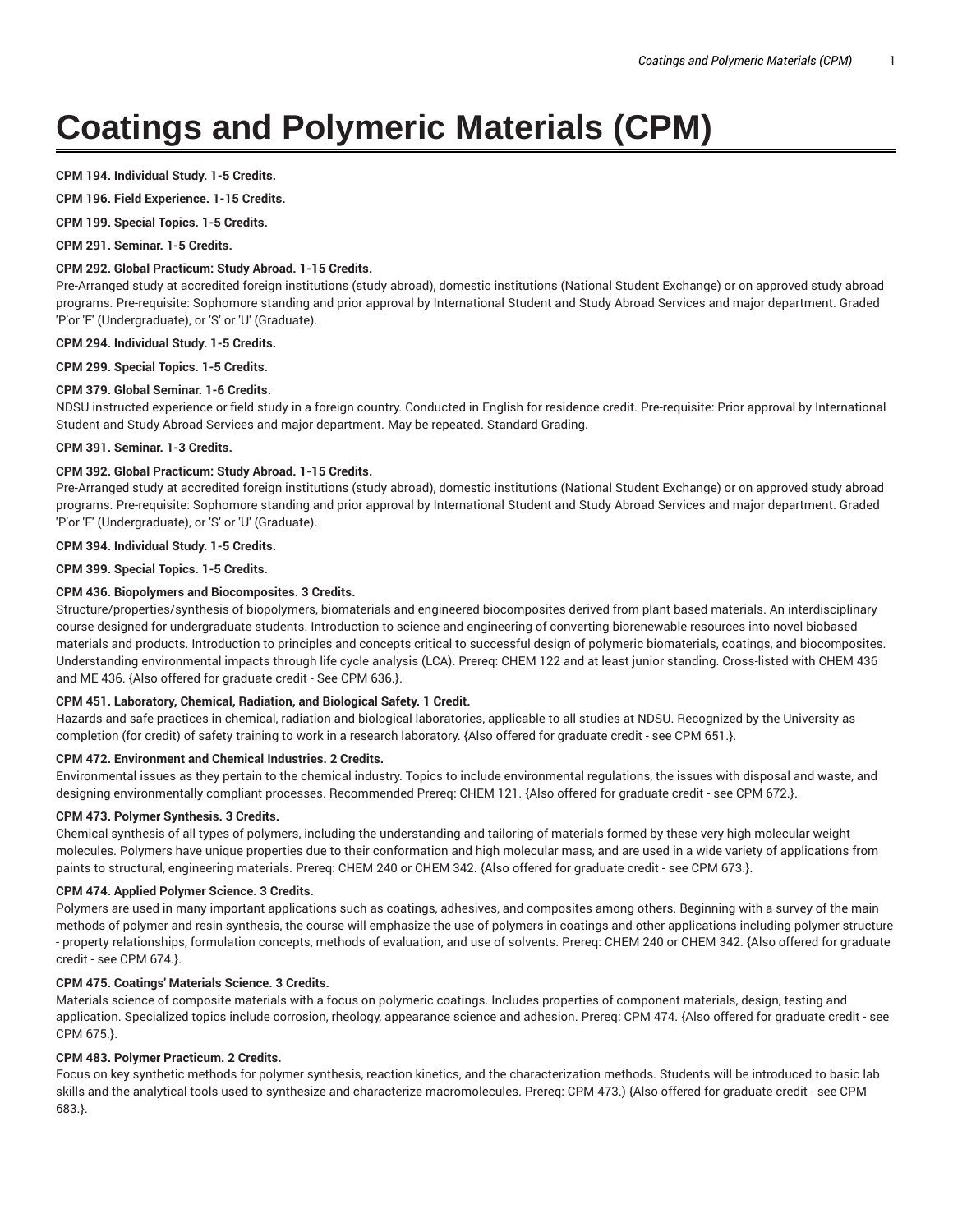# **CPM 484. Coatings I Laboratory. 2 Credits.**

Preparation and testing of coatings, synthesis and characterization of resins, characterization of coatings. Laboratory counterpart to CPM 474. Recommended Coreq: CPM 474. {Also offered for graduate credit - see CPM 684.}.

# **CPM 485. Coatings II Laboratory. 2 Credits.**

Formulation and application testing of coatings versus property requirements; color measurement and matching. Laboratory counterpart to CPM 475. 1 six-hour laboratory. Hours flexible. Recommended Prereq: CPM 484. Recommended Coreq: CPM 475. {Also offered for graduate credit - see CPM 685.}.

## **CPM 486. Corrosion and Materials. 3 Credits.**

Corrosion science and engineering: basic electrochemistry of corrosion, measurement of corrosion, choice of materials in engineering design to mitigate corrosion, corrosion control by coatings, evaluation of corrosion protection, and areas of special corrosion problems. Recommended Prereq: CHEM 121 or CHEM 150. Cross-listed with CHEM 486. {Also offered for graduate credit - see CPM 686.}.

## **CPM 487. Corrosion and Materials Laboratory. 1 Credit.**

The laboratory will allow the students to become acquainted with experimental techniques for the study of corrosion processes and the failure of materials. Additionally, the methods for protection of materials will be practiced. Recommended Co-req: CPM 486. {Also offered for graduate credit see CPM 687.}.

# **CPM 491. Seminar. 1-5 Credits.**

# **CPM 492. Global Practicum: Study Abroad. 1-15 Credits.**

Pre-Arranged study at accredited foreign institutions (study abroad), domestic institutions (National Student Exchange) or on approved study abroad programs. Pre-requisite: Sophomore standing and prior approval by International Student and Study Abroad Services and major department. Graded 'P'or 'F' (Undergraduate), or 'S' or 'U' (Graduate).

# **CPM 493. Undergraduate Research. 1-5 Credits.**

**CPM 494. Individual Study. 1-5 Credits.**

# **CPM 496. Field Experience. 1-15 Credits.**

**CPM 499. Special Topics. 1-5 Credits.**

# **CPM 636. Biopolymers and Biocomposites. 3 Credits.**

Structure/properties/synthesis of biopolymers, biomaterials and engineered biocomposites derived from plant based materials. An interdisciplinary course designed for graduate students. Introduction to science and engineering of converting biorenewable resources into novel biobased materials and products. Introduction to principles and concepts critical to successful design of polymeric biomaterials, coatings, and biocomposites. Understanding environmental impacts through life cycle analysis (LCA). Restrictions: A junior standing student can register if accepted to an accelerated graduate program. Cross-listed with CHEM 636 and ME 636. {Also offered for undergraduate credit - See CPM 436.}.

## **CPM 651. Laboratory, Chemical, Radiation, and Biological Safety. 1 Credit.**

Hazards and safe practices in chemical, radiation and biological laboratories, applicable to all studies at NDSU. Recognized by the University as completion (for credit) of safety training to work in a research laboratory. {Also offered for undergraduate credit - see CPM 451.}.

## **CPM 672. Environment and Chemical Industries. 2 Credits.**

Environmental issues as they pertain to the chemical industry. Topics to include environmental regulations, the issues with disposal and waste, and designing environmentally compliant processes. {Also offered for undergraduate credit - see CPM 472.}.

## **CPM 673. Polymer Synthesis. 3 Credits.**

Chemical synthesis of all types of polymers, including the understanding and tailoring of materials formed by these very high molecular weight molecules. Polymers have unique properties due to their conformation and high molecular mass, and are used in a wide variety of applications from paints to structural, engineering materials. {Also offered for undergraduate credit - see CPM 473.}.

## **CPM 674. Applied Polymer Science. 3 Credits.**

Polymers are used in many important applications such as coatings, adhesives, and composites among others. Beginning with a survey of the main methods of polymer and resin synthesis, the course will emphasize the use of polymers in coatings and other applications including polymer structure - property relationships, formulation concepts, methods of evaluation, and use of solvents. {Also offered for undergraduate credit - see CPM 474.}.

## **CPM 675. Coatings' Materials Science. 3 Credits.**

Materials science of composite materials with a focus on polymeric coatings. Includes properties of component materials, design, testing and application. Specialized topics include corrosion, rheology, appearance science and adhesion. Prereq: CPM 674. {Also offered for undergraduate credit - see CPM 475.}.

## **CPM 683. Polymer Practicum. 2 Credits.**

Focus on key synthetic methods for polymer synthesis, reaction kinetics, and the characterization methods. Students will be introduced to basic lab skills and the analytical tools used to synthesize and characterize macromolecules. Prereq: CPM 673. {Also offered for undergraduate credit - see CPM 483.}.

## **CPM 684. Coatings I Laboratory. 2 Credits.**

Preparation and testing of coatings, synthesis and characterization of resins, characterization of coatings. Laboratory counterpart to CPM 674. Recommended Coreq: CPM 674. {Also offered for undergraduate credit - see CPM 484.}.